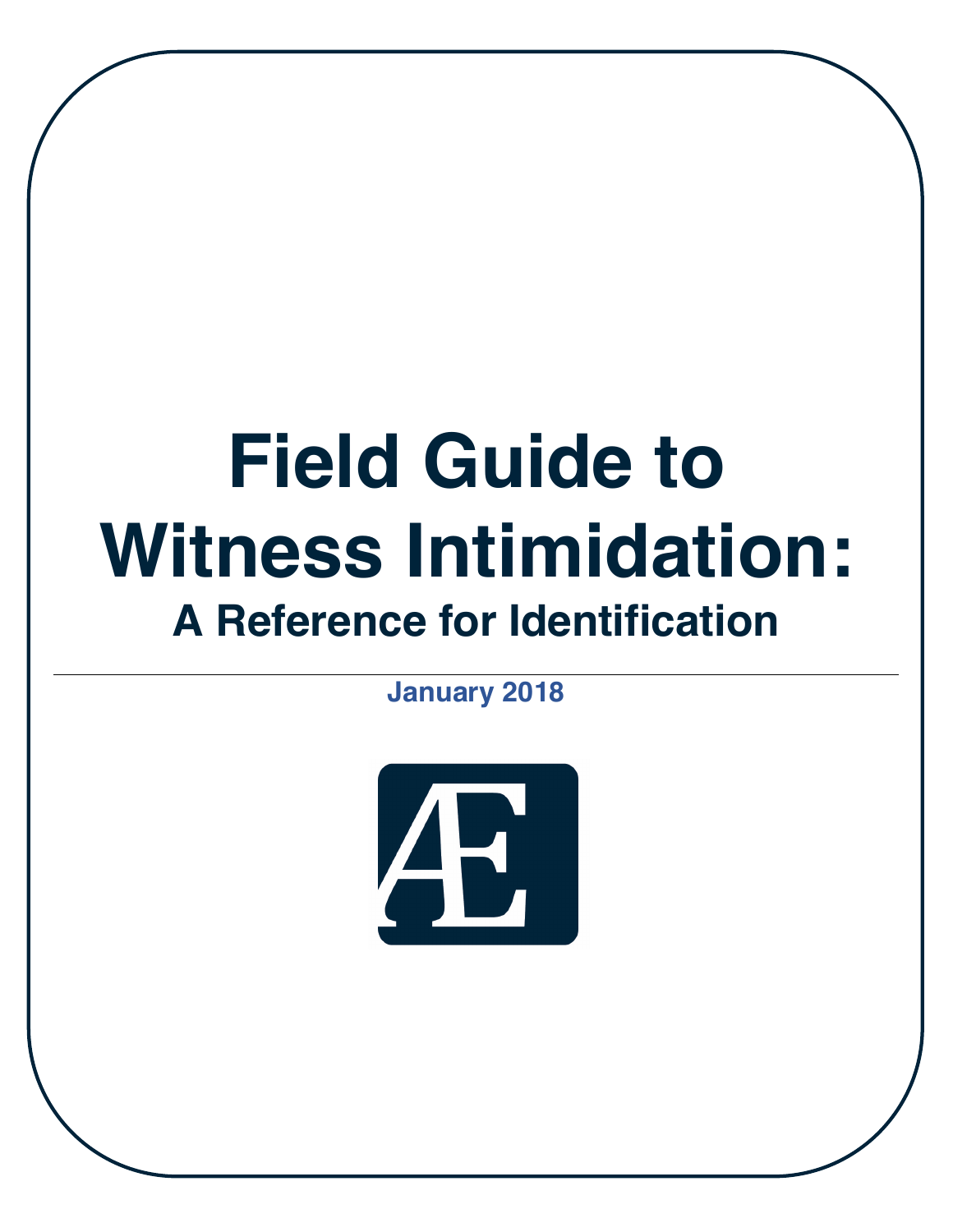Witness intimidation affecting the criminal justice system can take many forms and arise in many contexts. Its presence and effects are not always self-evident, either to professionals working in the system or to the witnesses themselves. While overt threats may be easily recognized and categorized, other forms of intimidation may be subtle or disguised, or too easily overlooked in the course of responding to what has been identified as the primary criminal offense. The term witness includes victims of crime and anyone who is in a position to make a report or to testify about a crime.

This *Field Guide to Witness Intimidation* is intended to be a convenient reference to assist professionals in identifying acts of witness intimidation that may affect their work with victims and witnesses vulnerable to such pressures. For more comprehensive information, as well as suggestions and promising practices for preventing and responding to intimidation, readers are referred to the resources listed at the end of this document.

#### **For purposes of the present document, and the [Combatting Witness](http://www.aequitasresource.org/Combatting-Witness-Intimidation-to-Improve-Victim-and-Witness-Cooperation-Law-Enforcement-Investigation-and-Prosecution.cfm)  [Intimidation \(CWI\)](http://www.aequitasresource.org/Combatting-Witness-Intimidation-to-Improve-Victim-and-Witness-Cooperation-Law-Enforcement-Investigation-and-Prosecution.cfm)**<sup>1</sup> **project, witness intimidation is defined as:**

Anything done with the intention or purpose of preventing or altering a witness's testimony or report to law enforcement, or to retaliate against a witness for such testimony or report. In addition to overt threats (including threats of any kind of harm to the victim or another), violence, or other harm, it includes implied threats, as well as emotional manipulation. It may be a specific act in connection with a specific criminal event, or it may amount to creation or exploitation of a setting that will discourage reports and testimony in connection with any future criminal activity (e.g., a community climate of fear that will discourage "snitching," or an ongoing course of violent conduct in the household to discourage a victim of intimate partner violence from seeking the aid of law enforcement).

**<sup>1</sup>** *Combatting Witness Intimidation to Improve Victim and Witness Cooperation, Law Enforcement Investigation & Prosecution*, AEQUITAS, [http://www.aequitasresource.org/Combatting-Witness-Intimidation-to-Improve-Victim-and-](http://www.aequitasresource.org/Combatting-Witness-Intimidation-to-Improve-Victim-and-Witness-Cooperation-Law-Enforcement-Investigation-and-Prosecution.cfm)[Witness-Cooperation-Law-Enforcement-Investigation-and-Prosecution.cfm](http://www.aequitasresource.org/Combatting-Witness-Intimidation-to-Improve-Victim-and-Witness-Cooperation-Law-Enforcement-Investigation-and-Prosecution.cfm) (last visited Feb. 22, 2018).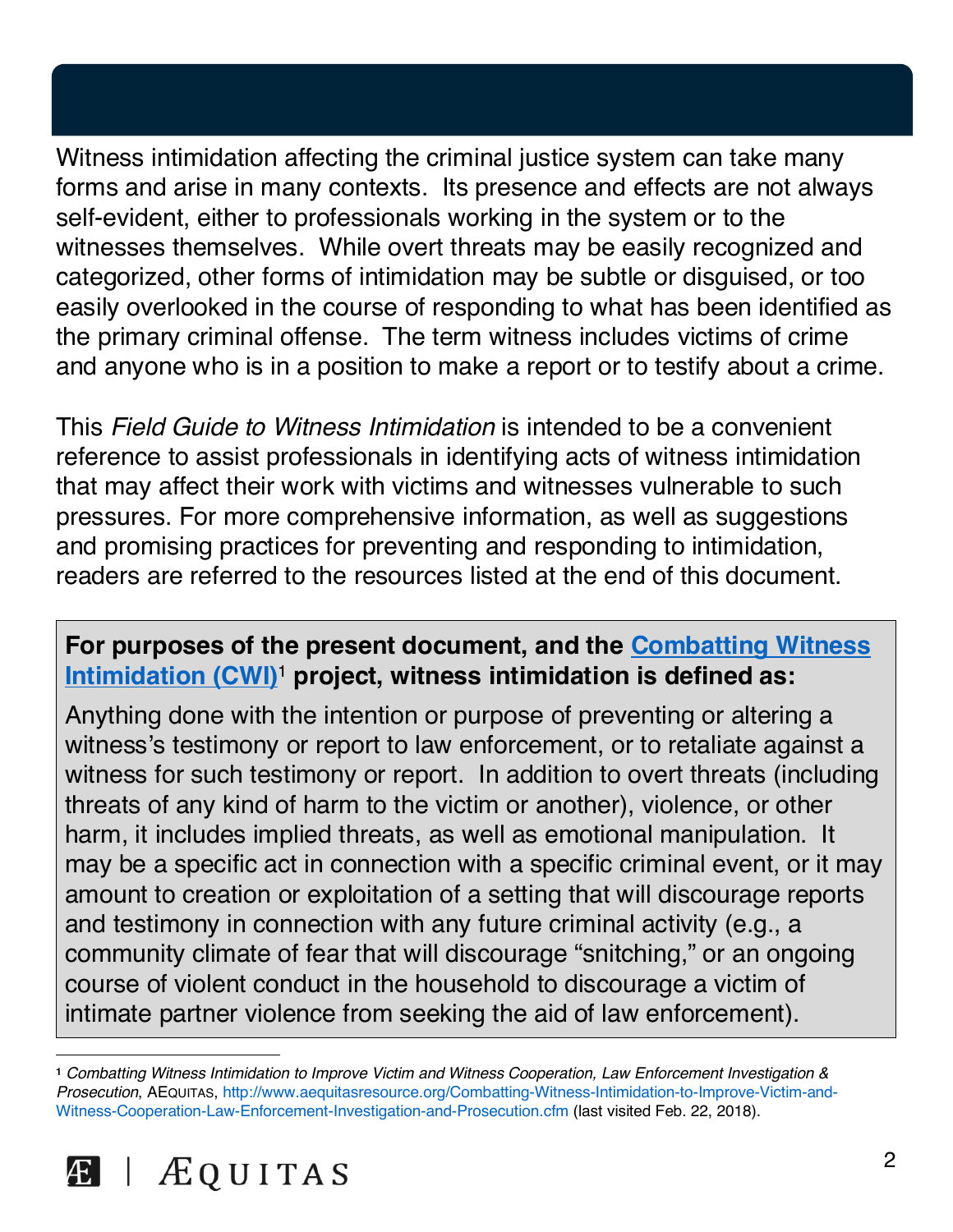# **What (Types of Crimes**)

Intimidation can occur in virtually any type of crime, though it most commonly occurs in cases where the offender is in a position to readily exert ongoing pressure on the witness. Witnesses in cases involving gang crime (or closely related gun-violence or drug crimes) are likely either to be members of a community dominated by one or more criminal organizations or to be, themselves, gang members (whether of the same or of a rival group). Victim-witnesses in domestic violence or human trafficking cases are likely to continue to be tied to the offender legally/socially, economically, or because they have children in common. Additionally, human trafficking victims may feel bound to their trafficker through the criminal activity they are compelled to engage in. Among the crimes where intimidation features prominently are:

- Gang crime
- Gun crime
- Drug crime
- Domestic violence
- Human trafficking
- Sexual violence
- Stalking
- Child abuse
- Elder abuse
- Hate crime
- Other (white-collar crime, racketeering, environmental crime, etc.)

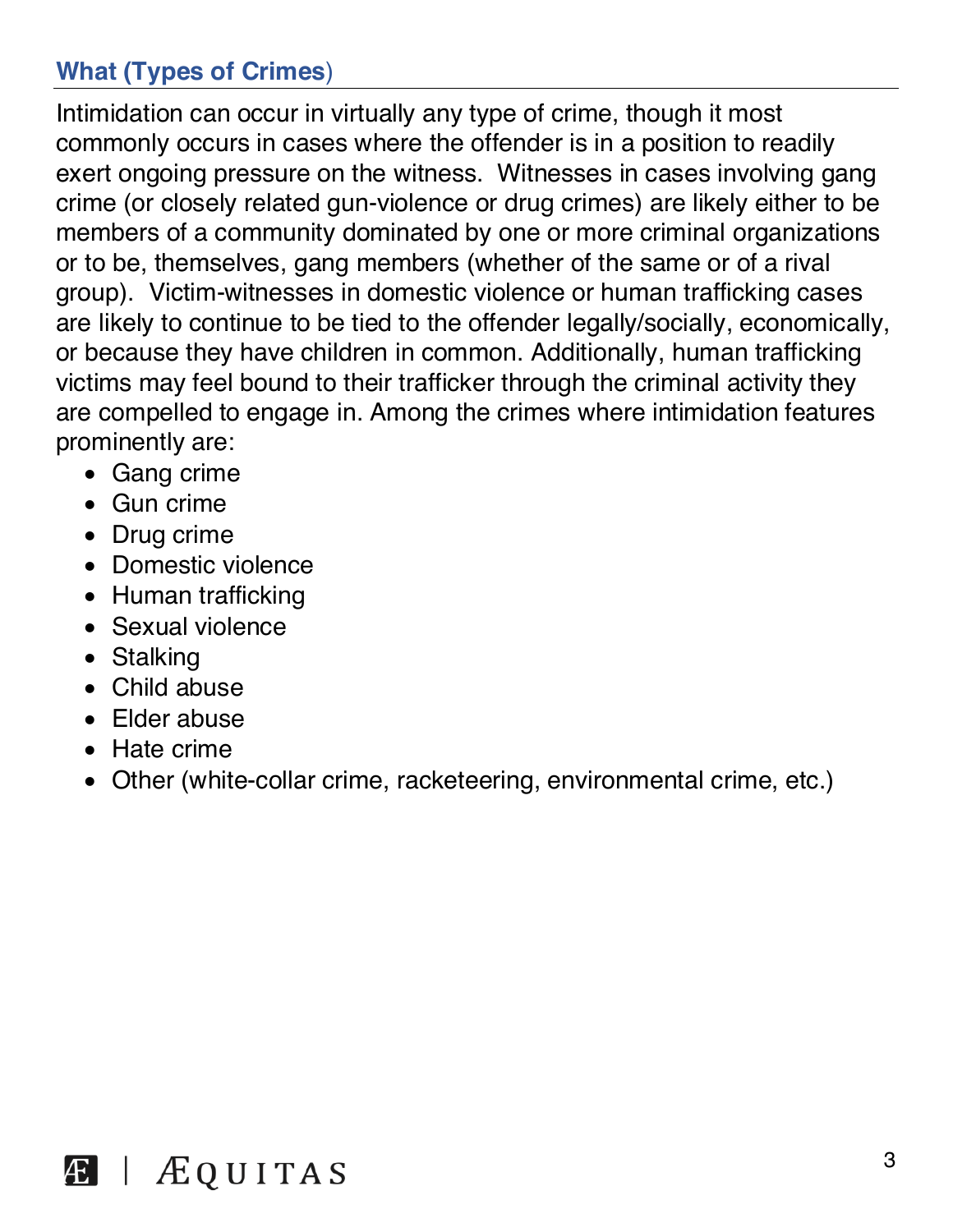#### **How**

Intimidation may be explicit or implied; it may be conducted in plain view (as when the goal is to intimidate not only a single witness, but to also send a message to other would-be witnesses) or hidden behind closed doors. It may be so subtle that only the intended target recognizes the meaning of a threatening word or gesture. In domestic violence or human trafficking, where victim-witnesses are subjected to intimidation and manipulation on a more-or-less constant basis, they may have difficulty recognizing such acts for what they are. Among the ways offenders may intimidate or manipulate witnesses are:

- Harm or threats of harm (express/implied)
	- o Physical (e.g., assaults or threats to assault)
	- o Emotional/psychological (e.g., threats to disclose personally embarrassing information)
	- $\circ$  Economic (e.g., threats to leave the witness penniless in a divorce)
	- $\circ$  Immigration-related (e.g., threats to report the victim to ICE)
	- o Abusive legal tactics (e.g., filing false charges; meritless motion practice)
	- o Show of force/solidarity with offender at court proceedings (e.g., gang members show up in force; police officer offender's supporters show up in uniform)
	- o Social media (e.g., bullying; posting images of witness in court or disseminating protected discoverable materials online)
- Stalking (e.g., driving by witness's home; tracking witness)
- Vandalism (e.g., keying car; burning down house)
- Graffiti (e.g., spray-painted gang messages)
- Symbolic acts (e.g., mailing a dead rodent to the witness)
- Cultural/religious pressure (e.g., encouraging others to shun witness; cultural humiliation)
- Emotional manipulation
	- o Promises (e.g., to change, to marry, to stop drinking, to seek counseling)
	- o Apologies
	- o Threats of self-harm/suicide

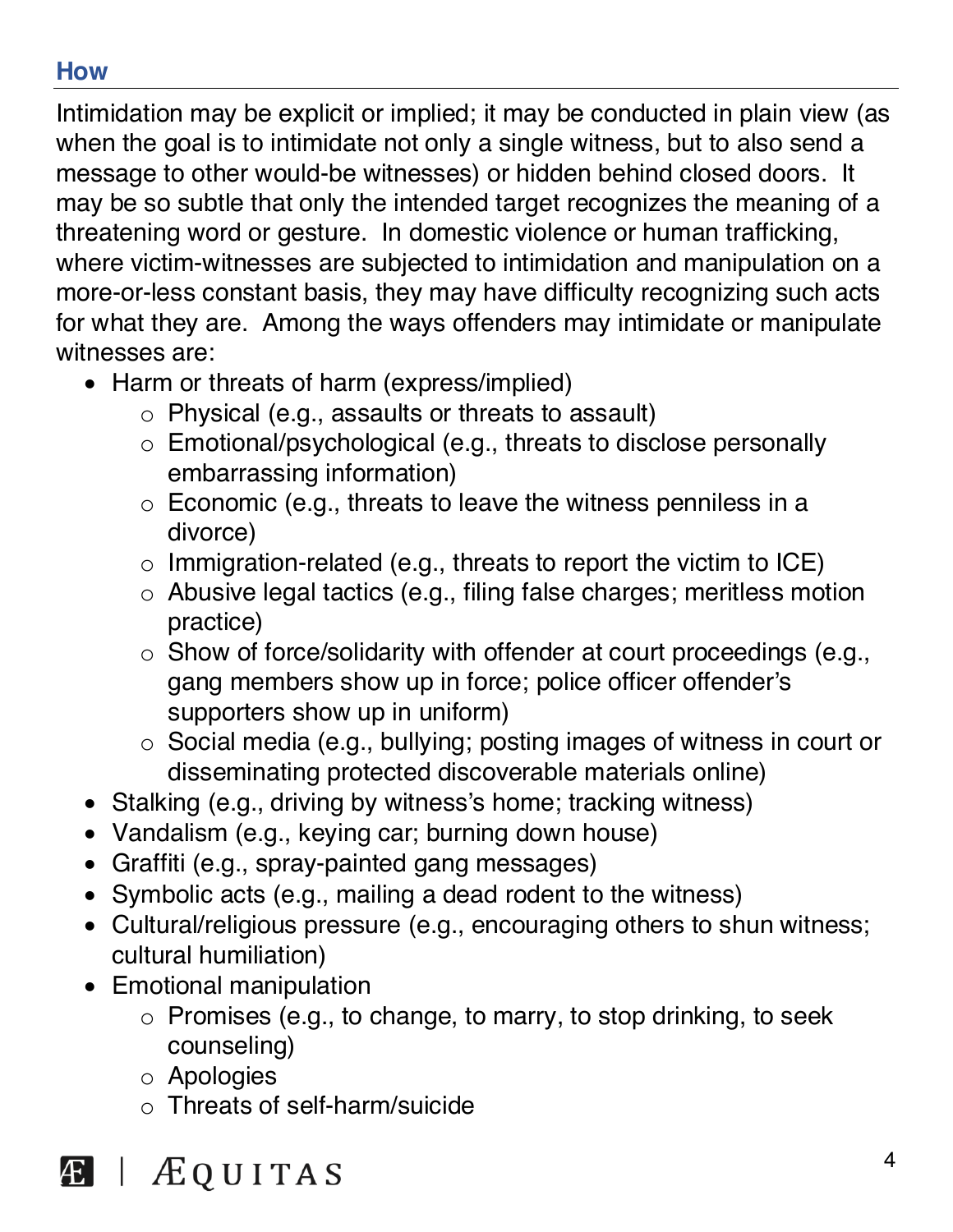#### **Who**

Although most intimidation is committed by the offender against the witness directly, indirect intimidation is common. In an effort to avoid consequences, offenders may enlist family, friends, or allies/associates to engage in intimidation. Sometimes the witness's own family will exert pressure on the witness—particularly in domestic violence cases, where the offender may be manipulating the family in an effort to appear blameless or to make the victim appear to be unstable. When crimes occur in insular communities (e.g., religious or ethnic communities, schools, law enforcement, the military), leaders or authority figures may pressure witnesses not to put the community in a bad light. In cases of gang/gun/drug violence, particularly in communities where there is distrust of law enforcement or where witnesses are treated as "snitches," there may be community pressure on witnesses not to cooperate with law enforcement. The targets of intimidation are not limited to the witnesses themselves; many witnesses are more fearful of harm coming to someone they care about more than they are about their own safety. Thus, intimidation may threaten the witness's family, friends, pets, or others.

- Intimidators
	- o Offenders
	- o Allies of offenders
	- o Family members of offenders
	- o Family members of witness
	- o Cultural authority figures
	- $\circ$  Institutional authority figures
	- o Community
- Targets
	- o Witness
	- o Witness's family
	- o Witness's friends
	- o Others (witness's attorney, employer, pets, etc.)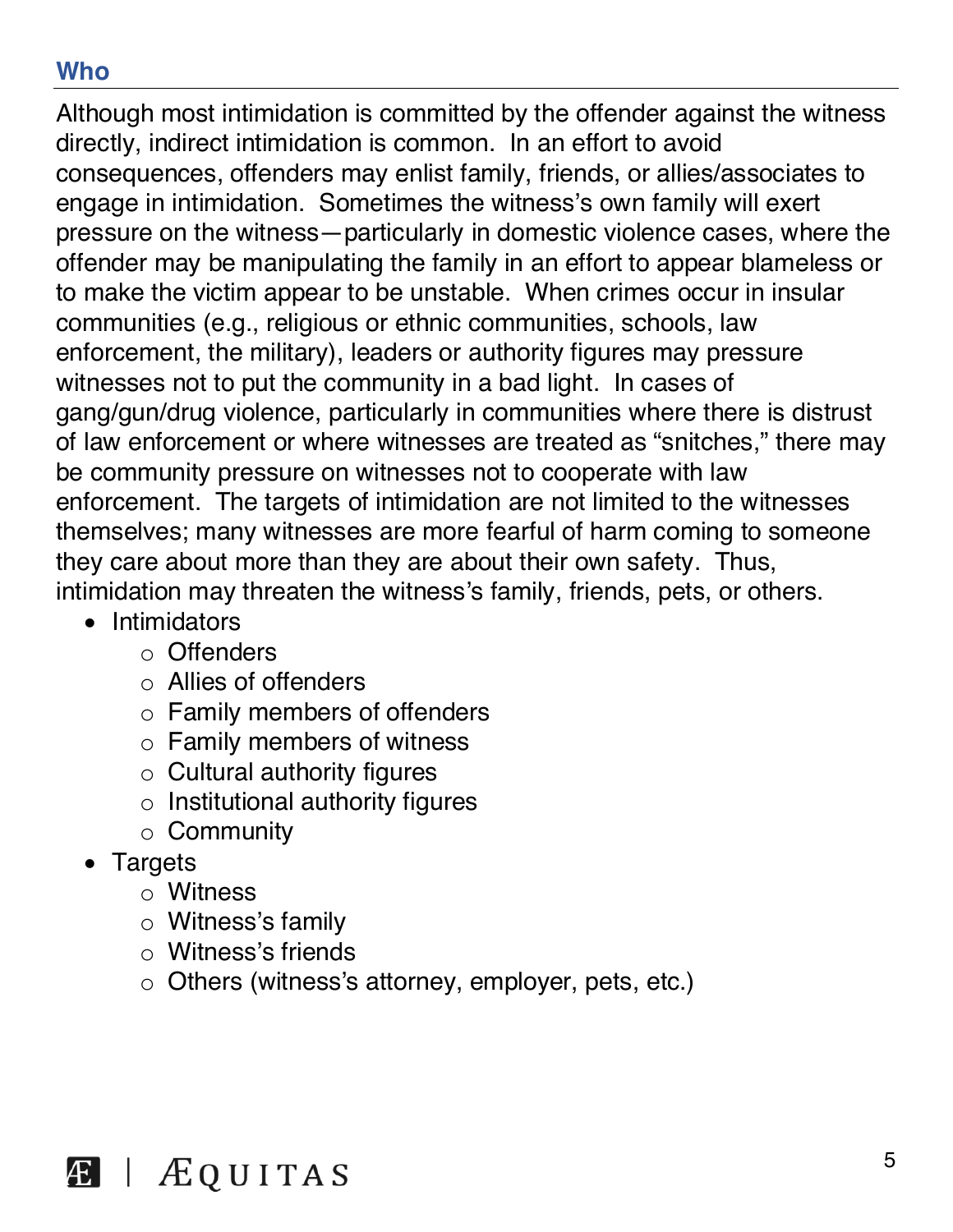#### **Where**

Intimidation can occur anywhere the witness can be found or can be contacted. While most intimidation takes place outside the immediate control of law enforcement, it also occurs in police stations and courthouses, particularly when witnesses must use public/common waiting areas and facilities. It is also known to happen in the courtroom itself, while the witness is testifying in court. Offenders may accompany victims to the emergency room and stand by to ensure that the victim is unable to provide truthful information to medical professionals. The use of online communication and social media by intimidators is a growing concern.

- Crime scene (including institutional settings such as schools, prisons, military)
- Witness's home/school/workplace
- Locations frequented by witness
	- o Child's school/day care
	- o Gym
- Police station
- Hospital
- Courthouse
- Larger community
- Phone
- Internet (e.g., email, social media)

**B** | *A*EQUITAS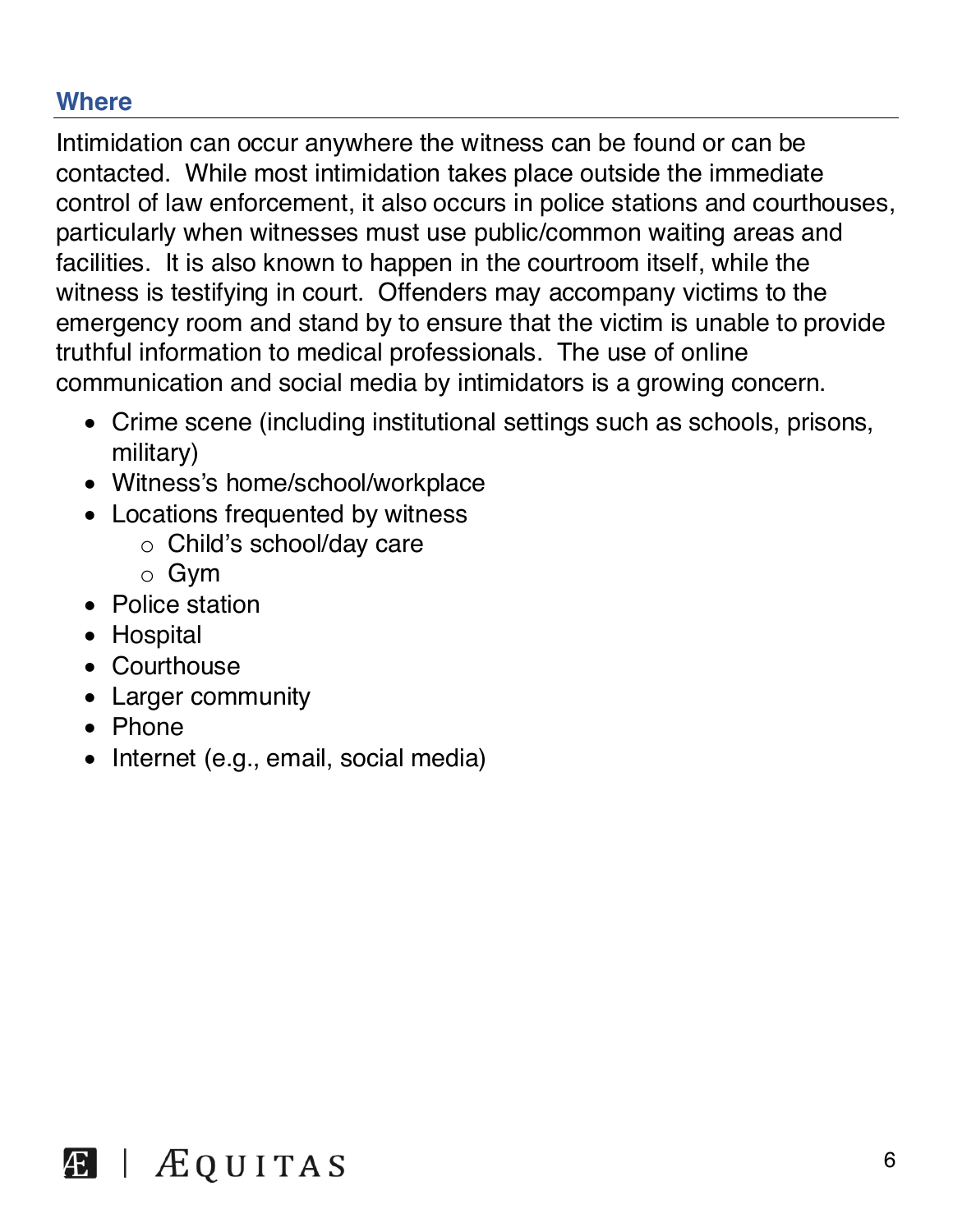# **When**

Criminals who engage in repetitive offenses such as domestic violence or gang activity often work to create a pervasive sense of fear in witnesses to discourage them from coming forward. During or immediately after the crime, offenders may threaten witnesses not to say anything. Intimidation may escalate during the pretrial period, and the longer the wait before trial, the more time the intimidator has to pressure the witness. Witnesses may be pressured during the trial itself, as they are accosted on the way to court, while waiting to testify, or while on the stand. After a trial, witnesses may be subject to retaliation or may be intimidated in an effort to secure a recantation of trial testimony.

- Prior to crime
- During crime
- During medical treatment
- Pretrial
- During trial
- Post-trial (e.g., retaliation or seeking recantation)

# **Why**

Witness intimidation is always an effort to avoid consequences for criminal activity. The aim may be to dissuade a specific witness or witnesses from reporting or testifying; to pressure a witness to recant or alter a previous report, statement, or testimony; or to punish a witness for reporting or testifying. There is often a larger aim, however; intimidators may make a show of what will happen to a witness who cooperates with law enforcement for the purpose of making an impression on other would-be witnesses and discouraging them, as well.

- Particular witness
	- o Prevent report/testimony
	- o Alter report/testimony
	- o Retaliate for report/testimony
- Other potential witnesses
	- $\circ$  As an example to others

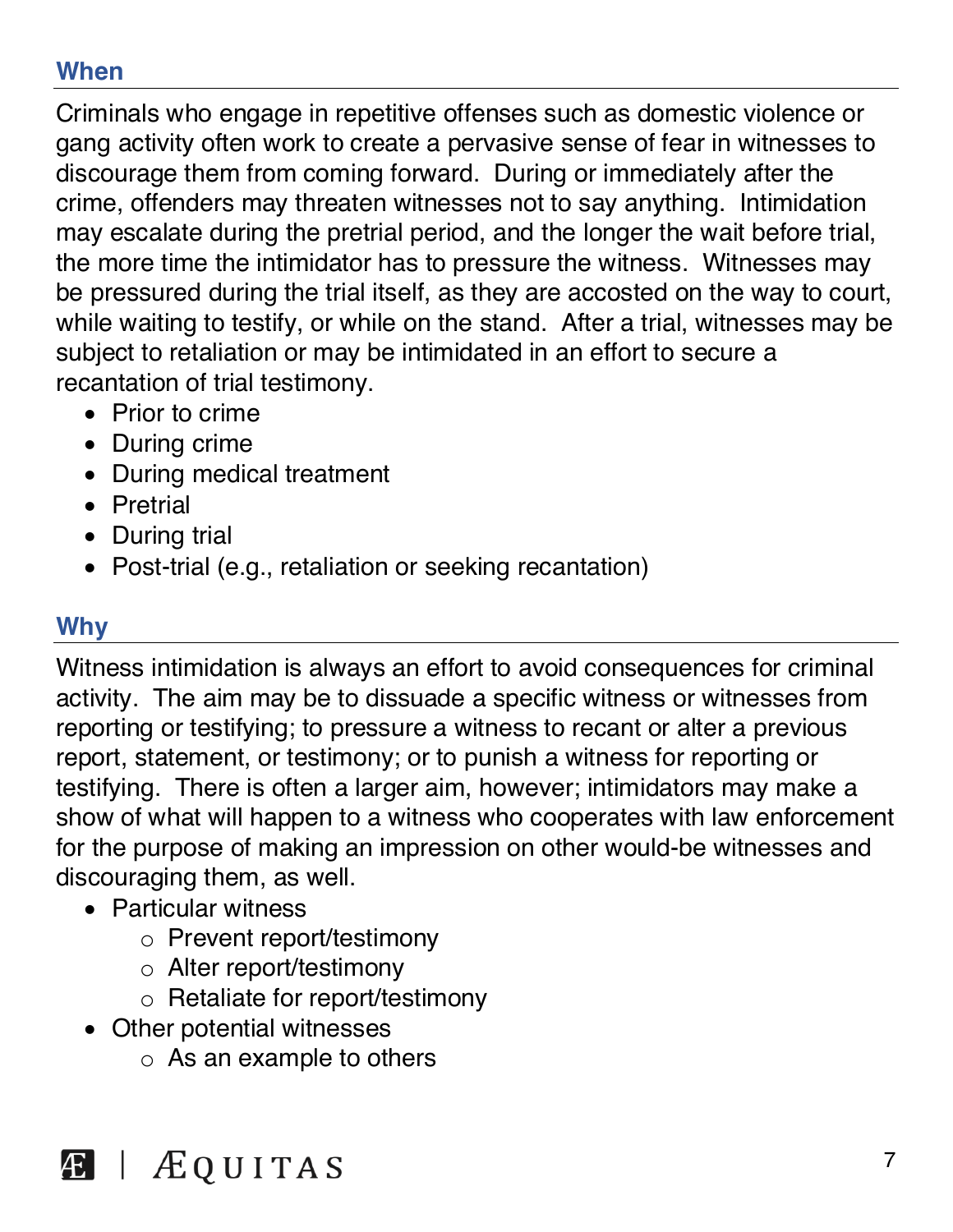## **An Additional Consideration: Incidental Institutional Intimidation**

The criminal justice system itself is intimidating to most victims and witnesses, particularly those who are especially vulnerable as a result of crime-related trauma, those who live in communities where there is distrust of law enforcement, or those who are otherwise marginalized (including, e.g., immigrants, incarcerated witnesses, and the elderly). Police, prosecutors, and allied professionals can diminish the incidence and effects of this type of institutional intimidation by being especially mindful in their interactions with victims and witnesses.

Helpful practices include:

- Interviewing witnesses in private, out of view of those who might use their cooperation with law enforcement against them.
- Taking care to house, hold, or transport incarcerated witnesses separately from the offenders against whom they are to testify (or allies of the offenders).
- Providing safe and secure transportation to, and waiting areas in, police stations and courthouses.
- Providing access to advocacy and other services, as well as available shelters or public housing resources for temporary relocation where necessary.
- Offering information about U-Visas and T-Visas where appropriate to undocumented witnesses.
- Avoiding the suggestion that children might be removed if the witness refuses to participate in the investigation and prosecution.

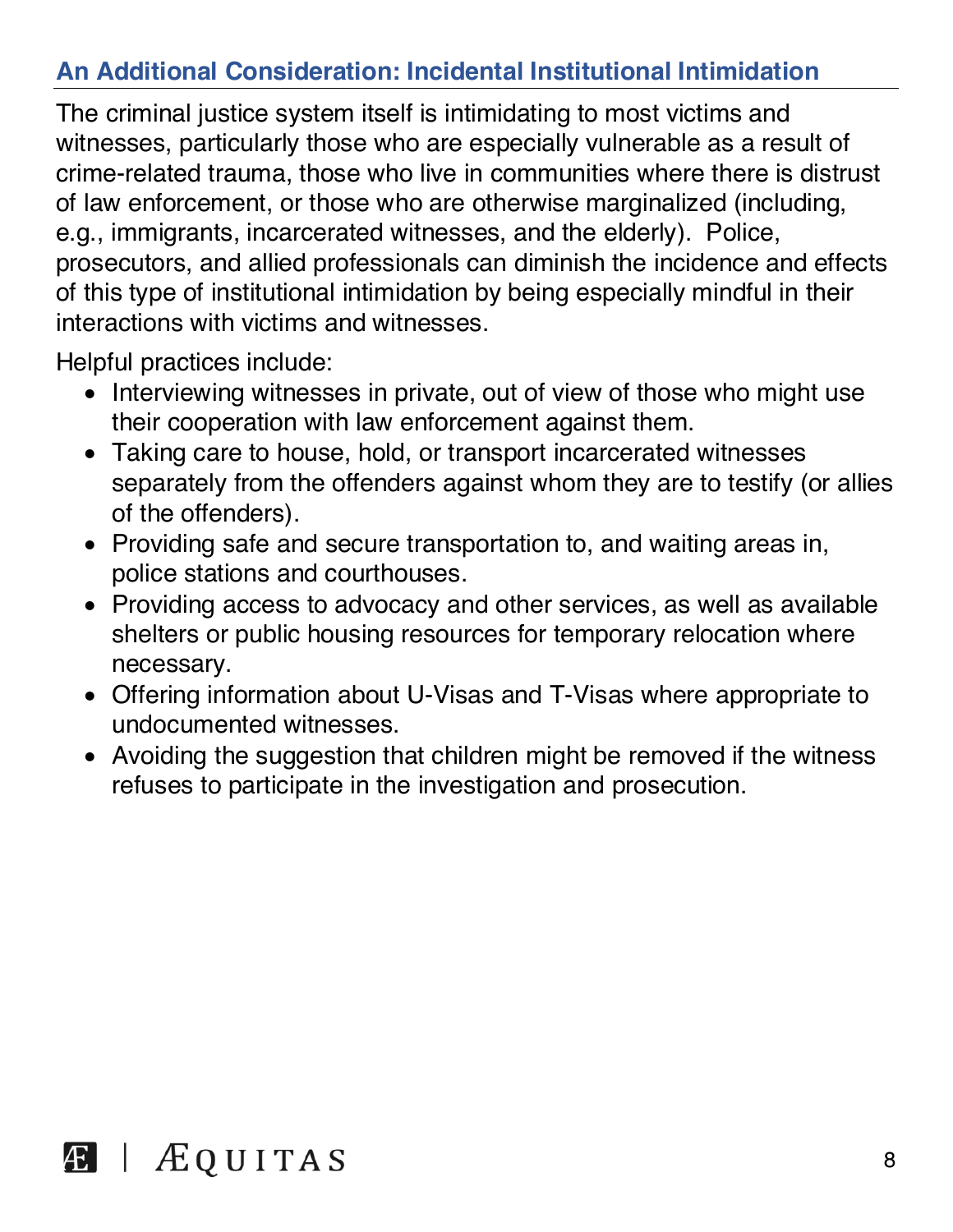- **Witness Intimidation: Meeting the Challenge**: <sup>2</sup> Discussion of the various manifestations of witness intimidation that affects the ability of witnesses to safely and truthfully report and testify about criminal offenses, as well as the ability of police and prosecutors to investigate and prosecute the offenders.
- **The Prosecutors' Resource on Witness Intimidation**: <sup>3</sup> Strategies for effective prosecution of cases where witness intimidation is, or may be, a factor. It is intended both as a checklist of actions that can increase the likelihood of successful prosecution and as a reference to assist the prosecutor in handling typical problems and legal issues that arise in prosecuting cases involving intimidation. The Resource further provides guidance for prosecution practices that will enhance the safety of victims and witnesses.
- **Improving Witness Safety and Preventing Witness Intimidation in the Justice System: Benchmarks for Progress**: <sup>4</sup> Broad-based resource for safeguarding witness safety in three parts including: an overview of witness intimidation; tools for identifying solution and integrating victim and witness safety into criminal justice systems; and implementing change with processes for witness safety assessment and response improvement. In this resource, criminal justice leaders will find a step-by-step guide to assessment and diagnosis, action planning, and monitoring and sustaining change.

#### *For case consultation, training opportunities, and additional resources, please contact AEquitas at info@aequitasresource.org or at (202) 558-0040.*

www.aequitasresource.org/library.cfm.<br><sup>4</sup> Franklin Cruz & Teresa M. Garvey, Improving Witness Safety and Preventing Witness Intimidation in the Justice System: *Benchmarks for Progress*, AEQUITAS & JUSTICE MANAGEMENT INSTITUTE (2014), *available at*  [www.aequitasresource.org/library.cfm.](http://www.aequitasresource.org/library.cfm)



 $\overline{a}$ <sup>2</sup> *Teresa M. Garvey, Witness Intimidation: Meeting the Challenge*, AEQUITAS (2013), *available at*  [www.aequitasresource.org/library.cfm. 3](http://www.aequitasresource.org/library.cfm) The Prosecutors' Resource on Witness Intimidation, AEQUITAS (2014), *available at*